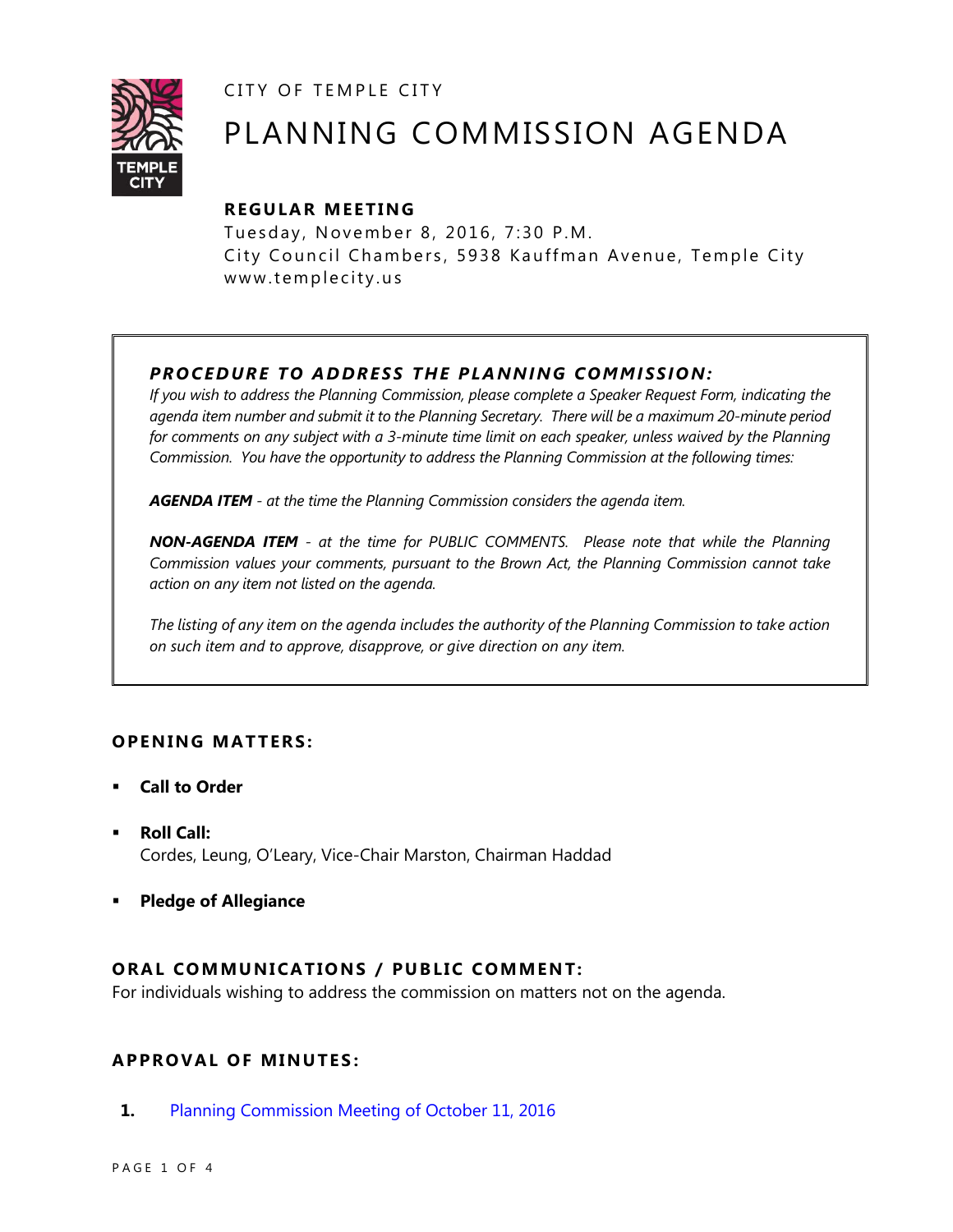#### **PUBLIC HEARING ITEMS:**

**2. File: PL 16-330.** [A conditional use permit to establish a 3,640 square foot restaurant. The](http://ca-templecity.civicplus.com/DocumentCenter/View/7034)  [applicant is also requesting to serve beer and wine.](http://ca-templecity.civicplus.com/DocumentCenter/View/7034)

| Address: | 9549 Las Tunas Drive |
|----------|----------------------|
|----------|----------------------|

- Recommendation: That the Planning Commission adopt the attached Resolution finding that the project is exempt from CEQA and approving File PL 16-330 subject to the proposed recommended conditions of approval.
- Project Planner: Andrew J. Coyne, Management Analyst acoyne@templecity.us
- **3. File: PL 16-475.** A conditional use permit to establish a 1,463 square foot restaurant located [in the Camellia Square shopping center. The applicant is also requesting to serve beer and](http://ca-templecity.civicplus.com/DocumentCenter/View/7035)  [wine.](http://ca-templecity.civicplus.com/DocumentCenter/View/7035)
	- Address: 5728 Rosemead Boulevard, Unit 106
	- Recommendation: That the Planning Commission adopt the attached Resolution finding that the project is exempt from CEQA and approving File PL 16-475 subject to the proposed conditions of approval.
	- Project Planner: Adam Gulick, Associate Planner agulick@templecity.us
- **4. File: PL 16-438.** [A conditional use permit and major site plan review](http://ca-templecity.civicplus.com/DocumentCenter/View/7033) for a new public parking [lot at the northeast corner of Workman Avenue and Temple City Boulevard. The parking lot](http://ca-templecity.civicplus.com/DocumentCenter/View/7033)  [will provide 27 parking spaces and be improved with landscaping and decorative walls. The](http://ca-templecity.civicplus.com/DocumentCenter/View/7033)  [site is in the Temple City Boulevard Commercial District.](http://ca-templecity.civicplus.com/DocumentCenter/View/7033)

| Address:         | 5800 Temple City Boulevard                                                                                                                                                                             |
|------------------|--------------------------------------------------------------------------------------------------------------------------------------------------------------------------------------------------------|
| Recommendation:  | That the Planning Commission adopt the attached Resolution finding<br>that the project is exempt from CEQA and approving File PL 16-438<br>subject to the proposed recommended conditions of approval. |
| Project Planner: | Hesty Liu, AICP, Associate Planner<br>hliu@templecity.us                                                                                                                                               |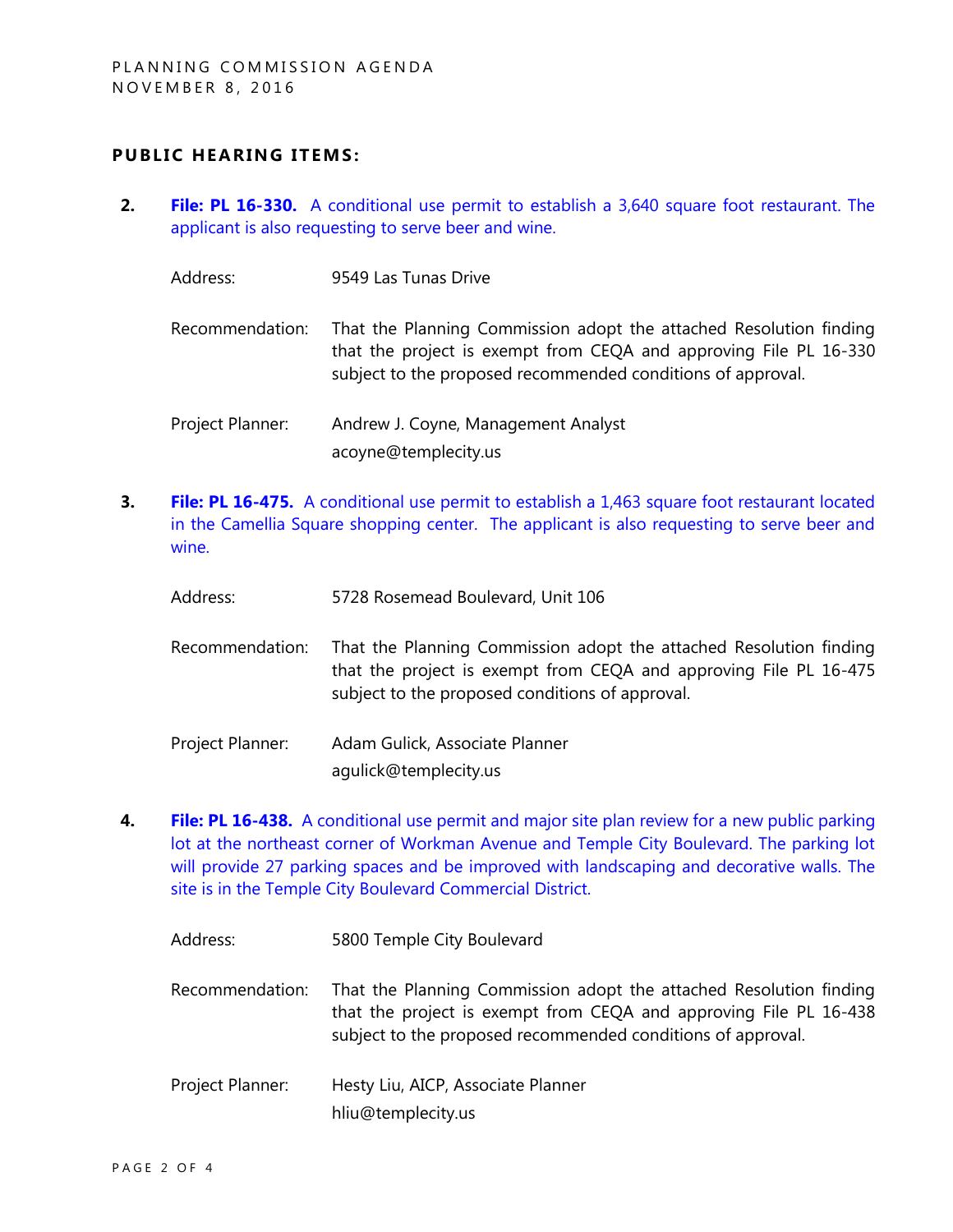## DISCUSSION ITEM(S):

**5. None**

#### **FUTURE AGENDA ITEMS AND REPORTS:**

**6. Planning Manager's Report**

Update on current projects and future agenda items.

**7. Comments from Commissioners**